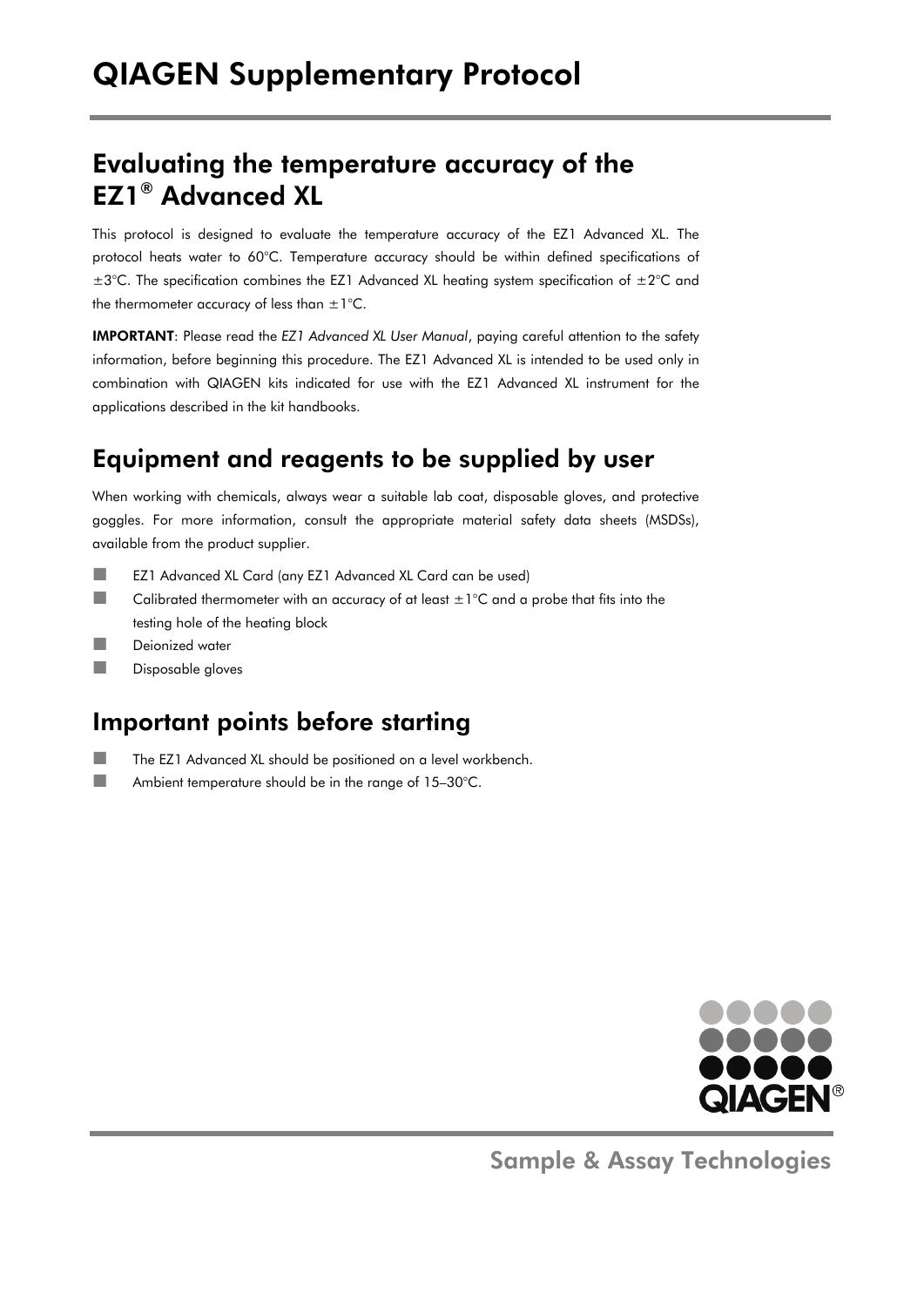#### Procedure

- 1. Insert any EZ1 Advanced XL Card completely into the card slot of the EZ1 Advanced XL.
- 2. Switch on the EZ1 Advanced XL.

The power switch is located at the left rear of the instrument.

- 3. Press "3" to display the tests menu.
- 4. Press "2" to choose the temperature accuracy test. Use the arrow keys to set the temperature to 60°C.
- 5. Pipet 200 μl water into the testing hole in the heating block. The position of the testing hole is shown in the picture below.



- 6. Press "START" to start the protocol.
- 7. Wait 20 min for the heating block to heat to 60°C.
- 8. Measure the temperature of the water in the testing hole in the heating block using an appropriate thermometer.

The measured temperature can be recorded in the test report on page 3.

- 9. Calculate the temperature accuracy. If the temperature is in the range of 57-63°C, then the accuracy is within the defined specifications of  $\pm 3^{\circ}$ C.
- 10. To run another temperature accuracy test, press "ESC" and follow the protocol from step 3. Otherwise close the EZ1 Advanced XL door, press "ESC", and switch off the EZ1 Advanced XL.
- 11. Clean the EZ1 Advanced XL.

Follow the maintenance instructions in the *EZ1 Advanced XL User Manual*.